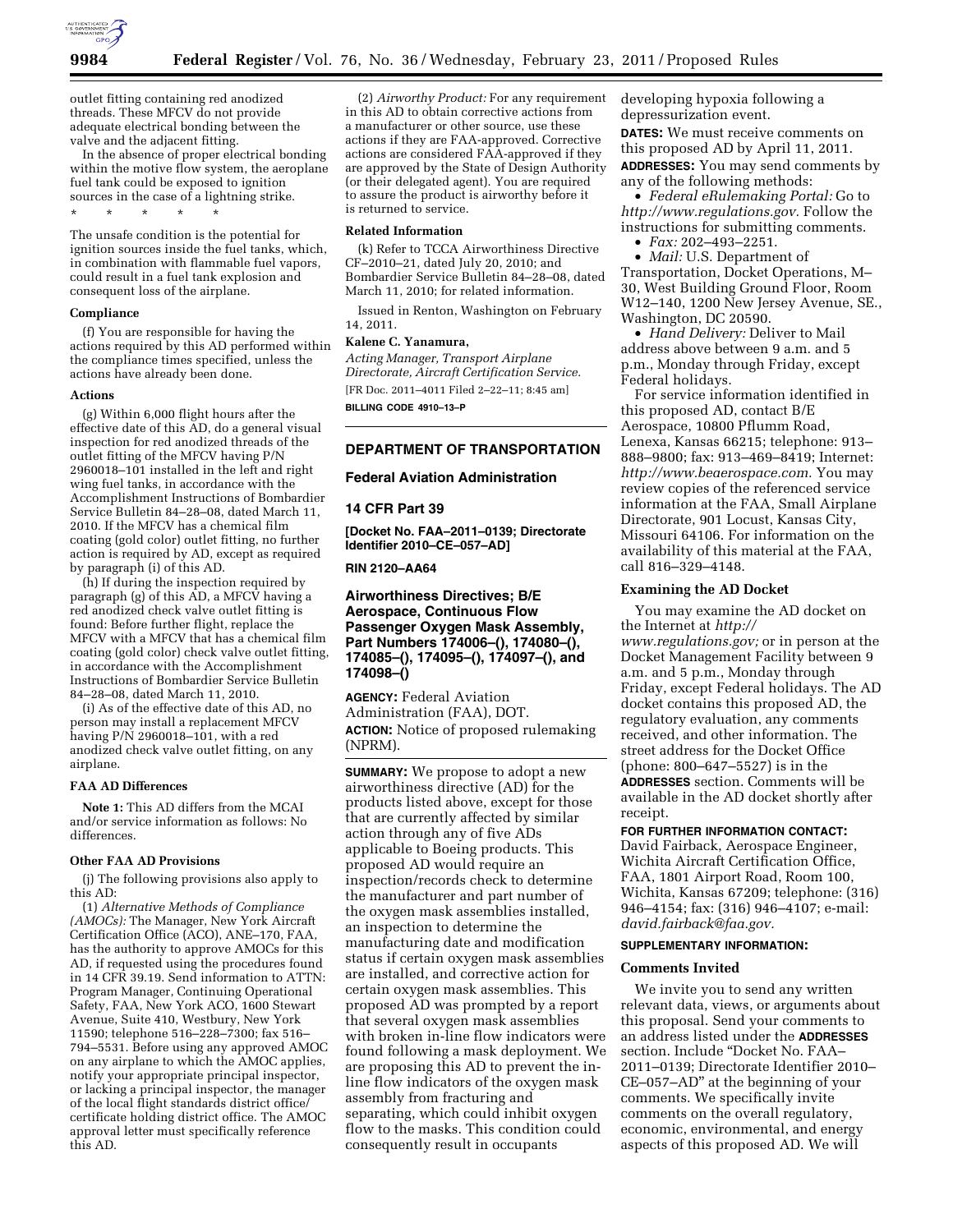consider all comments received by the closing date and may amend this proposed AD because of those comments.

We will post all comments we receive, without change, to *[http://](http://www.regulations.gov) [www.regulations.gov,](http://www.regulations.gov)* including any personal information you provide. We will also post a report summarizing each substantive verbal contact we receive about this proposed AD.

#### **Discussion**

We received a report that several oxygen mask assemblies with broken inline flow indicators were found following a mask deployment. That report prompted us to issue the following ADs:

• AD 2007–26–06, amendment 39– 15308 (72 FR 71210, December 17, 2007), for certain Boeing Model 747– 200B, 747–300, and 747–400 series airplanes identified in Boeing Service Bulletin 747–35–2119, dated November 30, 2006;

• AD 2008–08–08, amendment 39– 15460 (73 FR 19982, April 14, 2008), for certain Boeing Model 757–200, 757– 200CB, 757–200PF, and 757–300 series airplanes identified in Boeing Special Attention Service Bulletin 757–35– 0028, dated April 9, 2007;

• AD 2008–12–05, amendment 39– 15548 (73 FR 32996, June 11, 2008), for certain Boeing Model 777–200, 777– 200LR, 777–300, and 777–300ER series airplanes identified in Boeing Special Attention Service Bulletin 777–35– 0019, dated March 9, 2006;

• AD 2008–13–21, amendment 39– 15584 (73 FR 37781, July 2, 2008), for certain Boeing Model 767–200, 767– 300, and 767–400ER series airplanes identified in Boeing Special Attention Service Bulletin 767–35–0054, dated July 6, 2006; and

• AD 2010–14–06, amendment 39– 16351 (75 FR 38014, July 1, 2010), for certain Boeing Model 737–200, 737– 300, 737–400, and 737–500 series airplanes identified in Boeing Special Attention Service Bulletin 737–35– 1099, Revision 1, dated April 23, 2009.

Those ADs require an inspection to determine the manufacturer and manufacture date of certain oxygen mask assemblies and corrective action if necessary. We issued those ADs to prevent the in-line flow indicators of the oxygen mask assembly from fracturing and separating, which could inhibit oxygen flow to the masks. This condition could consequently result in occupants developing hypoxia following a depressurization event.

# **Actions Since Existing ADs Were Issued**

Since we issued the ADs listed in the previous section, we determined that the oxygen mask assemblies on the affected aircraft have the same flow indicators as those installed on certain oxygen mask assemblies manufactured under B/E Aerospace Technical Standard Order Authorization (TSOA) for Technical Standard Order (TSO) TSO–C64 and TSO–C64A. Articles manufactured under a TSOA may be installed on various aircraft by a supplemental type certificate or field approval. Therefore, we have determined that aircraft other than those identified in the ADs listed in the previous section may also be subject to the identified unsafe condition.

This condition, if not corrected, could result in the in-line flow indicators of the oxygen mask assembly fracturing and separating, which could inhibit oxygen flow to the masks and consequently result in occupants developing hypoxia following a depressurization event.

### ESTIMATED COSTS

#### Action **Cost performance Cost Cost Parts cost** Cost per Cost per product Cost on U.S. operators Replace the in-line flow indicator per mask. 0.5 work-hour  $\times$  \$85 per hour = \$42.50 ...  $\vert$  \$6.00  $\vert$  \$48.50  $\vert$  \$19,400,000

## **Authority for This Rulemaking**

Title 49 of the United States Code specifies the FAA's authority to issue rules on aviation safety. Subtitle I, section 106, describes the authority of the FAA Administrator. Subtitle VII: Aviation Programs, describes in more detail the scope of the Agency's authority.

We are issuing this rulemaking under the authority described in subtitle VII, part A, subpart III, section 44701:

''General requirements.'' Under that section, Congress charges the FAA with promoting safe flight of civil aircraft in air commerce by prescribing regulations for practices, methods, and procedures the Administrator finds necessary for safety in air commerce. This regulation is within the scope of that authority because it addresses an unsafe condition that is likely to exist or develop on products identified in this rulemaking action.

## **Relevant Service Information**

We reviewed B/E Aerospace Service Bulletin 174080–35–04, Rev 000, dated September 6, 2010. The service information describes procedures for identifying an affected oxygen mask assembly and modifying the oxygen mask assembly by replacing the in-line flow indicator with an improved in-line flow indicator.

## **FAA's Determination**

We are proposing this AD because we evaluated all the relevant information and determined the unsafe condition described previously is likely to exist or develop in other products of the same type design.

# **Proposed AD Requirements**

This proposed AD would require accomplishing the actions specified in the service information described previously.

# **Differences Between the Proposed AD and the Service Information**

B/E Aerospace Service Bulletin 174080–35–04, Rev 000, dated September 6, 2010, lists all affected oxygen mask assembly part numbers; including part numbers listed in B/E Aerospace Service Bulletin 174080–35– 01, February 6, 2006 (original issue); Revision 1, dated May 1, 2006; and Revision 2, dated May 28, 2008. The oxygen mask assemblies affected by AD 2007–26–06, AD 2008–08–08, AD 2008– 12–05, AD 2008–13–21, or AD 2010–14– 06 are not affected by this proposed AD.

## **Costs of Compliance**

We estimate that this proposed AD affects 400,000 oxygen mask assemblies. We estimate the following costs to comply with this proposed AD:

## **Regulatory Findings**

We determined that this proposed AD would not have federalism implications under Executive Order 13132. This proposed AD would not have a substantial direct effect on the States, on the relationship between the national Government and the States, or on the distribution of power and responsibilities among the various levels of government.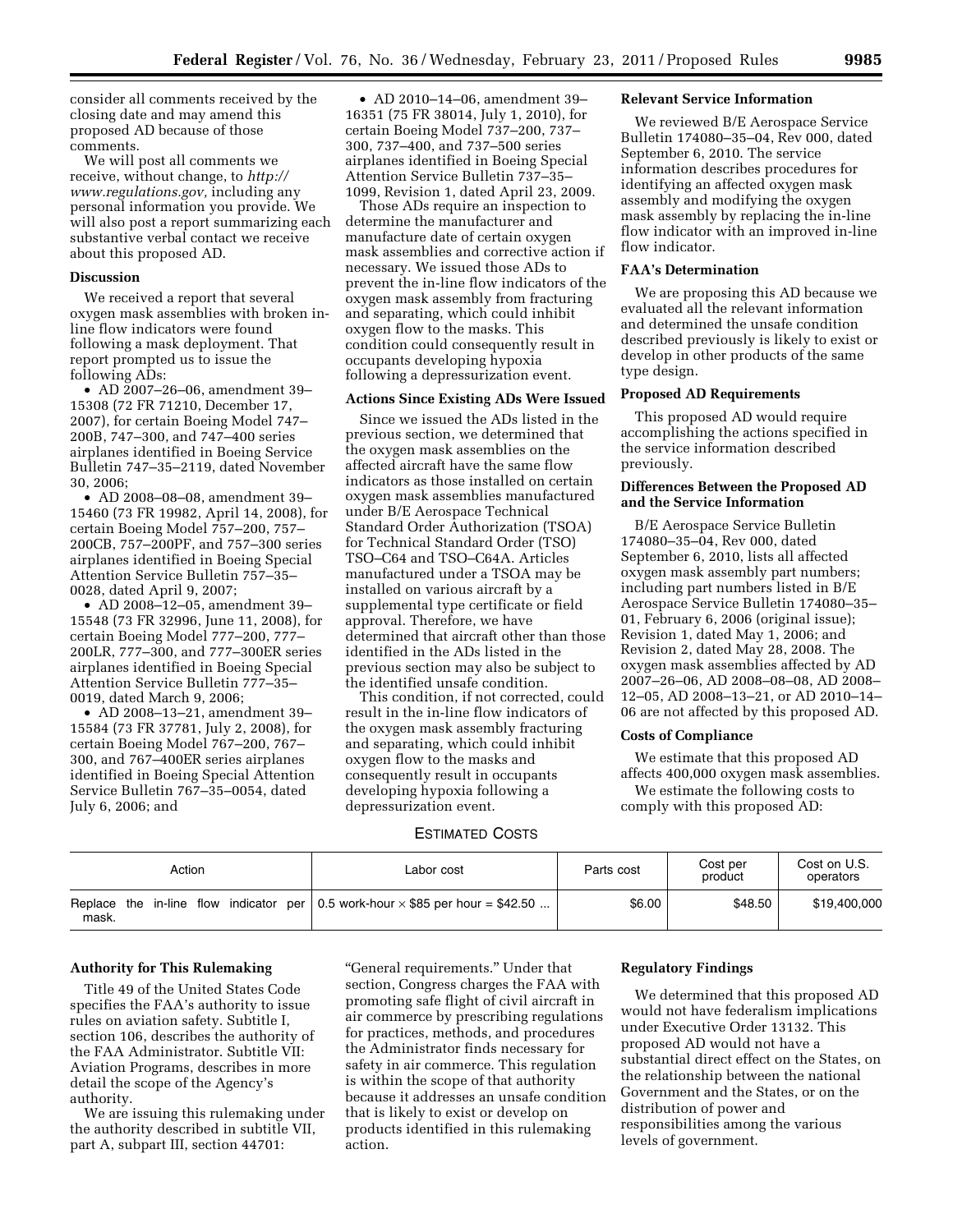For the reasons discussed above, I certify this proposed regulation:

(1) Is not a ''significant regulatory action'' under Executive Order 12866, (2) Is not a ''significant rule'' under the

DOT Regulatory Policies and Procedures (44 FR 11034, February 26, 1979), (3) Will not affect intrastate aviation

in Alaska, and

(4) Will not have a significant economic impact, positive or negative, on a substantial number of small entities under the criteria of the Regulatory Flexibility Act.

## **List of Subjects in 14 CFR Part 39**

Air transportation, Aircraft, Aviation safety, Incorporation by reference, Safety.

## **The Proposed Amendment**

Accordingly, under the authority delegated to me by the Administrator, the FAA proposes to amend 14 CFR part 39 as follows:

# **PART 39—AIRWORTHINESS DIRECTIVES**

1. The authority citation for part 39 continues to read as follows:

**Authority:** 49 U.S.C. 106(g), 40113, 44701.

#### **§ 39.13 [Amended]**

2. The FAA amends § 39.13 by adding the following new airworthiness directive (AD):

**B/E Aerospace:** Docket No. FAA–2011–0139; Directorate Identifier 2010–CE–057–AD.

## **Comments Due Date**

(a) We must receive comments by April 11, 2011.

#### **Affected ADs**

(b) None. This AD does not revise or supersede any existing ADs. The following ADs address the unsafe condition described in paragraph (e) of this AD for certain installations on certain Boeing airplanes:

(1) AD 2007–26–06, amendment 39–15308 (72 FR 71210, December 17, 2007), for certain Boeing Model 747–200B, 747–300, and 747– 400 series airplanes identified in Boeing Service Bulletin 747–35–2119, dated November 30, 2006;

(2) AD 2008–08–08, amendment 39–15460 (73 FR 19982, April 14, 2008), for certain Boeing Model 757–200, 757–200CB, 757– 200PF, and 757–300 series airplanes identified in Boeing Special Attention Service Bulletin 757–35–0028, dated April 9, 2007;

(3) AD 2008–12–05, amendment 39–15548 (73 FR 32996, June 11, 2008), for certain Boeing Model 777–200, 777–200LR, 777–300, and 777–300ER series airplanes identified in Boeing Special Attention Service Bulletin 777–35–0019, dated March 9, 2006;

(4) AD 2008–13–21, amendment 39–15584 (73 FR 37781, July 2, 2008), for certain Boeing Model 767–200, 767–300, and 767– 400ER series airplanes identified in Boeing

Special Attention Service Bulletin 767–35– 0054, dated July 6, 2006; and

(5) AD 2010–14–06, amendment 39–16351 (75 FR 38014, July 1, 2010), for certain The Boeing Company Model 737–200, 737–300, 737–400, and 737–500 series airplanes identified in Boeing Special Attention Service Bulletin 737–35–1099, Revision 1, dated April 23, 2009.

# **Applicability**

(c) This AD applies to B/E Aerospace, Continuous Flow Passenger Oxygen Mask Assembly; Part Numbers 174006–(), 174080– (), 174085–(), 174095–(), 174097–(), and 174098–() as listed in B/E Aerospace Service Bulletin 174080–35–04, Rev 000, dated September 6, 2010, that are installed on any aircraft except for those Boeing airplanes specified in the ADs referenced in paragraphs  $(b)(1), (b)(2), (b)(3), (b)(4),$  and  $(b)(5)$  of this AD.

**Note:** The service bulletin lists the part numbers with a suffix of "XX." The TSO Index lists the part numbers with the suffix of "()." For the purposes of this AD, we have used "()."

### **Subject**

(d) Joint Aircraft System Component (JASC)/Air Transport Association (ATA) of America Code 35: Oxygen.

#### **Unsafe Condition**

(e) This AD was prompted by a report that several oxygen mask assemblies with broken in-line flow indicators were found following a mask deployment. We are issuing this AD to prevent the in-line flow indicators of the oxygen mask assembly from fracturing and separating, which could inhibit oxygen flow to the masks. This condition could consequently result in occupants developing hypoxia following a depressurization event.

#### **Compliance**

(f) Comply with this AD within the compliance times specified, unless already done.

#### **Records Check/Inspection**

(g) Within 36 months after the effective date of this AD or within 6,500 hours timein-service after the effective date of this AD, whichever occurs first, do the following:

(1) Do a records check to determine if any oxygen mask assembly part number listed in B/E Aerospace Service Bulletin 174080–35– 04, Rev 000, dated September 6, 2010, is installed. If you cannot positively determine the manufacturer and part number of any oxygen mask assembly installed, do a general visual inspection to determine if any oxygen mask assembly part number listed in B/E Aerospace Service Bulletin 174080–35–04, Rev 000, dated September 6, 2010, is installed. If you can positively determine that no oxygen mask assembly part number listed in B/E Aerospace Service Bulletin 174080– 35–04, Rev 000, dated September 6, 2010, is installed, no further action is required by this paragraph.

(2) If, as a result of the records check/ inspection required in paragraph (g)(1) of this AD, you determine that an oxygen mask assembly part number listed in B/E

Aerospace Service Bulletin 174080–35–04, Rev 000, dated September 6, 2010, is installed, inspect the oxygen mask assembly to determine if the in-line flow indicator must be replaced following paragraph II.A. of B/E Aerospace Service Bulletin 174080–35– 04, Rev 000, dated September 6, 2010. If you can positively determine that the in-line flow indicator does not require replacement, no further action is required by this paragraph.

#### **Modification/Replacement**

(h) Before further flight after the inspection in paragraph (g)(2) of this AD where you determined the in-line flow indicator must be replaced, modify the oxygen mask assembly by replacing the in-line flow indicator following B/E Aerospace Service Bulletin 174080–35–04, Rev 000, dated September 6, 2010. As an alternative to modifying the oxygen mask assembly, you may replace the oxygen mask assembly with an airworthy oxygen mask assembly FAA-approved for installation on the aircraft.

## **Parts Installation**

(i) As of the effective date of this AD, no person may install a B/E Aerospace oxygen mask assembly having a part number listed in B/E Aerospace Service Bulletin 174080– 35–04, Rev 000, dated September 6, 2010, with a manufacturing date on or after January 1, 2002, and before March 1, 2006, on any aircraft, unless it has been modified in accordance with the requirements of paragraph (h) of this AD.

### **Alternative Methods of Compliance (AMOCs)**

(j)(1) The Manager, Wichita Aircraft Certification Office (ACO), FAA, has the authority to approve AMOCs for this AD, if requested using the procedures found in 14 CFR 39.19. In accordance with 14 CFR 39.19, send your request to your principal inspector or local Flight Standards District Office, as appropriate. If sending information directly to the manager of the ACO, send it to the attention of the person identified in the Related Information section of this AD.

(2) Before using any approved AMOC, notify your Principal Maintenance Inspector or Principal Avionics Inspector, as appropriate, or lacking a principal inspector, your local Flight Standards District Office.

# **Related Information**

(k) For more information about this AD, contact David Fairback, Aerospace Engineer, Wichita ACO, FAA, 1801 Airport Road, Room 100, Wichita, Kansas 67209; telephone: (316) 946–4154; fax: (316) 946–4107; e-mail: *[david.fairback@faa.gov](mailto:david.fairback@faa.gov)*.

(l) For service information identified in this AD, contact B/E Aerospace, 10800 Pflumm Road, Lenexa, Kansas 66215; telephone: 913–888–9800; fax: 913–469– 8419; Internet: *<http://www.beaerospace.com>*. You may review copies of the referenced service information at the FAA, Small Airplane Directorate, 901 Locust, Kansas City, Missouri 64106. For information on the availability of this material at the FAA, call 816–329–4148.